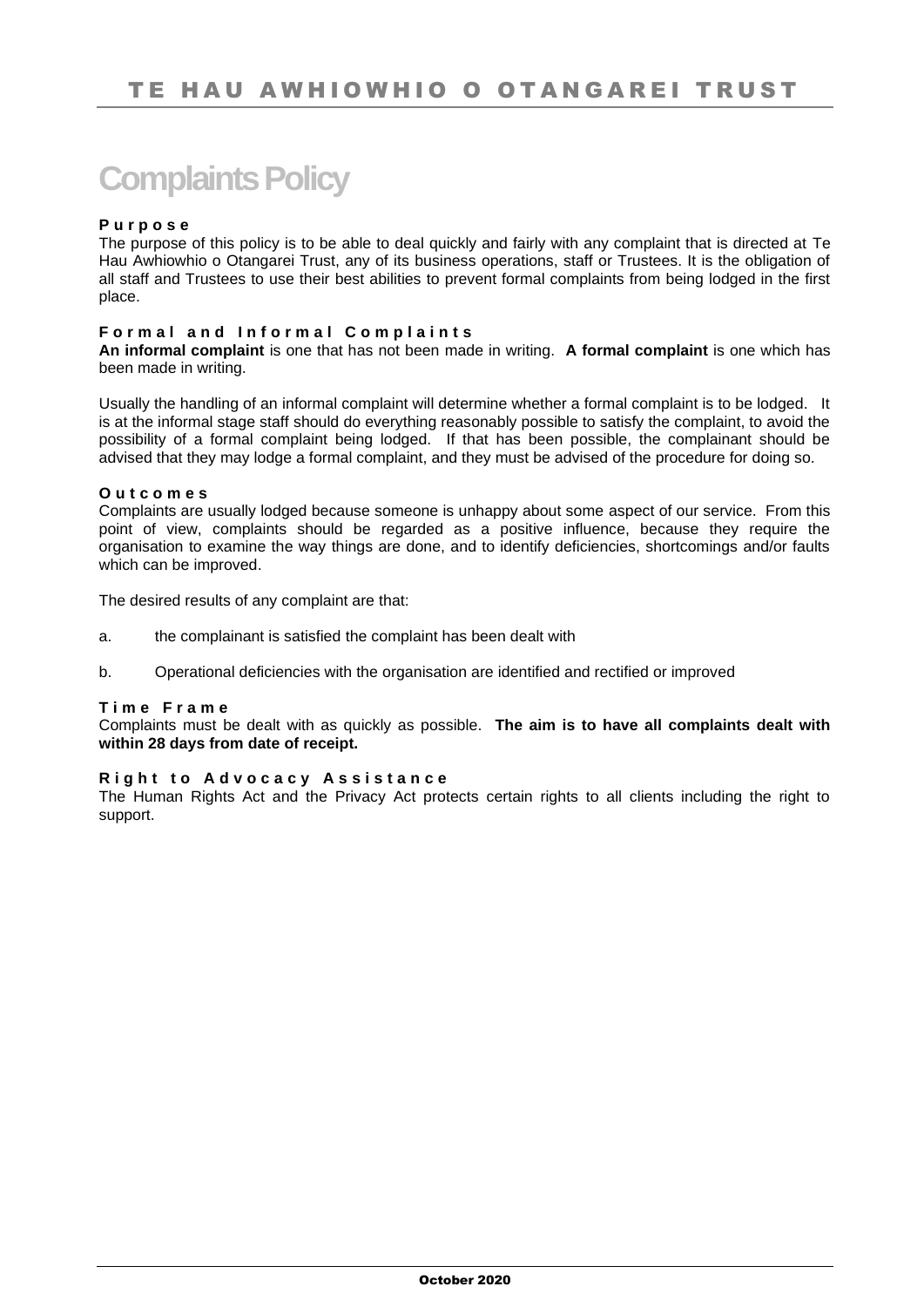# **Complaints Procedure**

## **I n t r o d u c t i o n**

 $\blacksquare$ 

The Te Hau Awhiowhio o Otangarei Trust is committed to seeking resolution to complaints formally or informally. The following procedure will be used to maintain a level of consistency in an effort to achieve an outcome that is deemed fair by all parties concerned.

|                | Procedure                                                                                                                                                                                                                                                                                                                       | Done | Date |
|----------------|---------------------------------------------------------------------------------------------------------------------------------------------------------------------------------------------------------------------------------------------------------------------------------------------------------------------------------|------|------|
|                | <b>INFORMAL</b>                                                                                                                                                                                                                                                                                                                 |      |      |
| $\mathbf{1}$ . | An informal complaint can be made by discussing the concern with a member of<br>staff. The staff member will do their best to satisfy or resolve the informal<br>complaint without it having to go any further. The complainant will be advised that<br>if they are not satisfied, they may lodge a formal complain in writing. |      |      |
|                | <b>FORMAL</b>                                                                                                                                                                                                                                                                                                                   |      |      |
| 2.             | A formal written complaint should be addressed to the Complaints Officer and<br>should specify:                                                                                                                                                                                                                                 |      |      |
|                | The date the complaint refers to<br>a.                                                                                                                                                                                                                                                                                          |      |      |
|                | The nature and details of the complaint<br>$b_{1}$                                                                                                                                                                                                                                                                              |      |      |
|                | The staff involved<br>C.                                                                                                                                                                                                                                                                                                        |      |      |
|                | The complainant may make suggestions as to how the complaint can be<br>d.<br>resolved.                                                                                                                                                                                                                                          |      |      |
| 3.             | Interim acknowledgment of the complaint will be sent to the complainant advising<br>them of:                                                                                                                                                                                                                                    |      |      |
|                | a. The procedure to be followed                                                                                                                                                                                                                                                                                                 |      |      |
|                | b. How long it is expected to take                                                                                                                                                                                                                                                                                              |      |      |
|                | c. If the investigation is expected to take longer than 28 days, why a longer period<br>is needed                                                                                                                                                                                                                               |      |      |
|                | d. The services available through independent advocacy services.                                                                                                                                                                                                                                                                |      |      |
| 4.             | In the first instance all complaints will be forwarded to the complaints officer                                                                                                                                                                                                                                                |      |      |
| 4.1            | In the case of a complaint received against staff the complaints officer will                                                                                                                                                                                                                                                   |      |      |
|                | investigate and report to CEO who will determine the next action.                                                                                                                                                                                                                                                               |      |      |
| 4.2            | In the case of a complaint received against a senior staff member or the                                                                                                                                                                                                                                                        |      |      |
|                | organisation the complaint will be referred to the Complaints Officer who will forward<br>this onto the Roard Chair                                                                                                                                                                                                             |      |      |

|                | Procedure                                                                                                                                                                                                                                                                                                                | Done | Date |
|----------------|--------------------------------------------------------------------------------------------------------------------------------------------------------------------------------------------------------------------------------------------------------------------------------------------------------------------------|------|------|
| 5.             | The Investigation report will be assessed by a panel of 2 people independent of the<br>complaint, made up of Senior Staff and/or Trustees as appropriate. If necessary an<br>additional independent person to be agreed between the parties, may also be<br>appointed to the panel.                                      |      |      |
| 6.             | The panel will:<br>Decide on and direct the appropriate action to be taken as a result of the<br>$\bullet$<br>review.<br>Inform the complainant of the result of the review.<br>$\bullet$<br>Inform the complainant of their right to take the matter further if they are not<br>$\bullet$<br>satisfied with the result. |      |      |
| 7 <sub>1</sub> | Inform the CEO / Chair of any recommended amendments to internal policies and<br>procedures to be revised.<br>The CEO / Chair will amend internal policies and procedures to implement and<br>promulgate to all staff, the organisation and its Board of Trustee's if required.                                          |      |      |

investigation and complete the report.